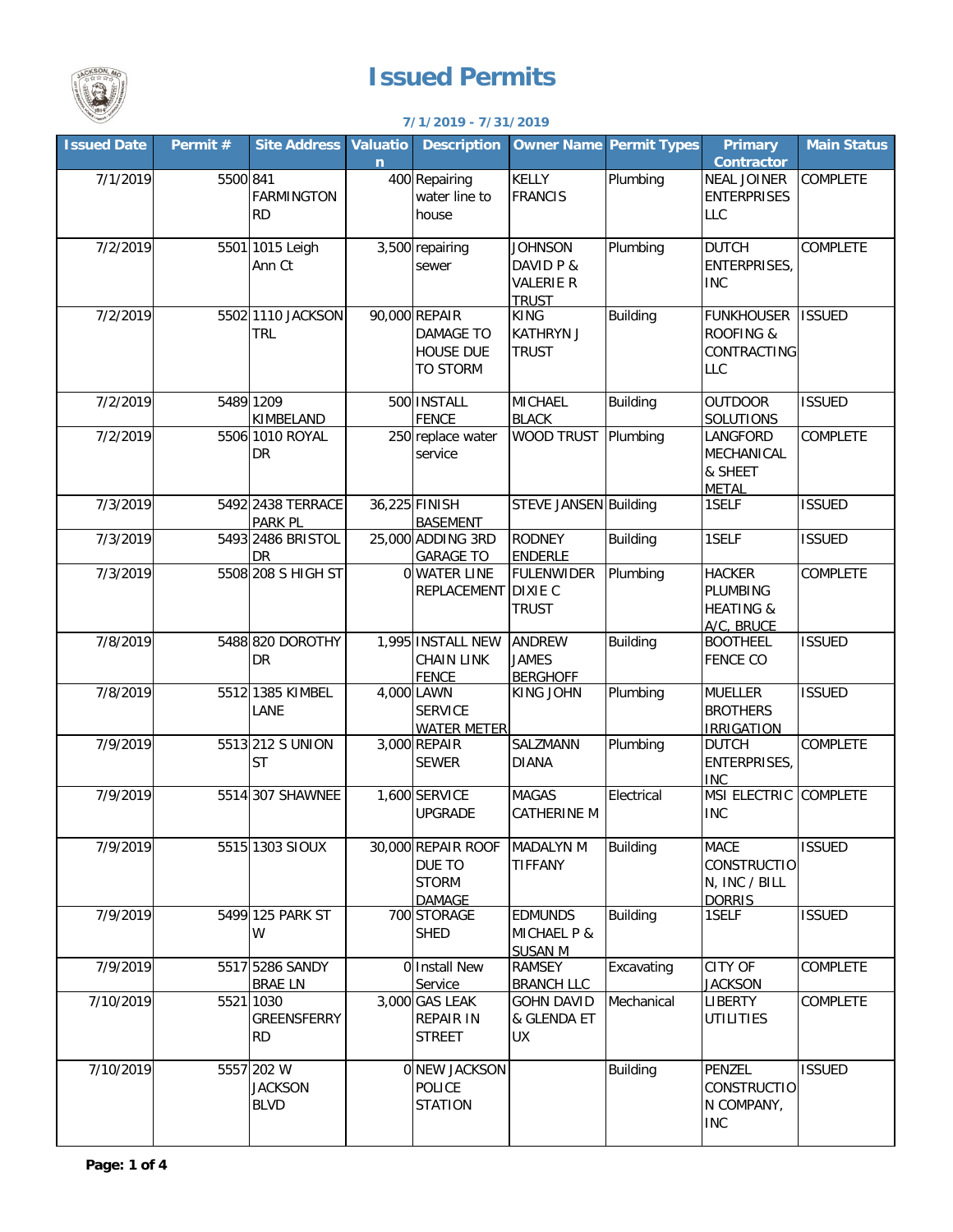| 7/11/2019 |          | 5522 853 DONNA<br><b>DR</b>   |              | 7,900 REPLACE 16<br><b>SECTIONS</b><br><b>THAT WERE</b>           | <b>WELKER MARY Building</b><br><b>K TRUST</b>    |                 | <b>BOOTHEEL</b><br><b>FENCE CO</b>                            | <b>COMPLETE</b> |
|-----------|----------|-------------------------------|--------------|-------------------------------------------------------------------|--------------------------------------------------|-----------------|---------------------------------------------------------------|-----------------|
| 7/11/2019 |          | 5523 528 FRANCIS<br>DR        |              | 13,500 REPAIR<br><b>DAMAGE TO</b><br>SHOP DUE TO AMELIA UX        | <b>LEDBETTER</b><br><b>STEVEN &amp;</b>          | <b>Building</b> | <b>JASON JINES</b><br>CONSTRUCTIO<br>N LLC                    | <b>COMPLETE</b> |
| 7/12/2019 |          | 5510 1036 HANNAH<br><b>ST</b> |              | 2,000 BUILD DECK & DUSTIN JOEL<br><b>ROOF OVER</b><br><b>DECK</b> | <b>WOODS</b>                                     | <b>Building</b> | 1SELF                                                         | <b>ISSUED</b>   |
| 7/12/2019 |          | 5507 614 MAIN ST<br>W         |              | 8,000 REWORD &<br>REPLACEMENT   INVESTMENTS<br>OF DECKS           | <b>BRENTLINGER Building</b><br><b>LLC</b>        |                 | <b>LINCOLN &amp;</b><br><b>MCBRIDE</b><br>PAINT &<br>ALUMINUM | <b>ISSUED</b>   |
| 7/12/2019 |          | 5520 620 MAIN ST<br>W         |              | 8,000 REPLACING<br><b>DECK</b>                                    | <b>BILL</b><br><b>BRENTLINGER</b>                | <b>Building</b> | LINCOLN &<br><b>MCBRIDE</b><br>PAINT &<br><b>ALUMINUM</b>     | <b>ISSUED</b>   |
| 7/15/2019 | 5528 807 | KIMBELWOOD<br>S               |              | 4,500 Installing<br>Generator                                     | LANGFORD<br><b>BOYD R &amp;</b><br><b>DONNAL</b> | Mechanical      | LANGFORD<br>MECHANICAL<br>& SHEET<br><b>METAL</b>             | COMPLETE        |
| 7/15/2019 |          | 5530 1110 JACKSON<br>TRL.     |              | 3,000 REPAIR GAS<br><b>LEAK IN ST</b>                             | <b>KING</b><br><b>KATHRYN J</b><br><b>TRUST</b>  | Mechanical      | <b>LIBERTY</b><br><b>UTILITIES</b>                            | <b>COMPLETE</b> |
| 7/15/2019 |          | 5415 4861 OLD<br>CAPE RD E    | 374,272 SHOP | <b>BUILDING W</b><br><b>OFFICE</b>                                | <b>TOM</b><br><b>HAMMONTREE</b>                  | <b>Building</b> | H & H<br><b>PLUMBING</b>                                      | <b>ISSUED</b>   |
| 7/15/2019 |          | 5516 789 BUNKER<br>DR         | 20,000 POOL  |                                                                   | <b>ADAM BARR</b>                                 | <b>Building</b> | <b>FARMERS</b><br>POOL & SPA,<br>LLC                          | <b>COMPLETE</b> |
| 7/16/2019 |          | 5536 143 WEST LN<br>N         |              | 0 Relocate Water NEACE<br>Meter                                   | <b>ANDREW S</b>                                  | Excavating      | CITY OF<br><b>JACKSON</b>                                     | COMPLETE        |
| 7/16/2019 |          | 5537 153 WEST LN<br>N         |              | 0 Relocate Water TURNER<br>Meter                                  | <b>BOBBY G &amp;</b><br>MARY A UX                | Excavating      | CITY OF<br><b>JACKSON</b>                                     | COMPLETE        |
| 7/16/2019 |          | 5538 163 WEST LN<br>N         |              | 0 Relocate Water MILLER<br>Meter                                  | KENNETH* &<br><b>KATHRYN</b>                     | Excavating      | <b>CITY OF</b><br><b>JACKSON</b>                              | <b>COMPLETE</b> |
| 7/16/2019 |          | 5539 221 WEST LN<br>N         |              | 0 Relocate Water SMITH KAREN Excavating<br>Meter                  | S.                                               |                 | CITY OF<br><b>JACKSON</b>                                     | COMPLETE        |
| 7/16/2019 |          | 5540 305 WEST LN<br>N         |              | 0 Relocate Water LEWIS<br>Meter                                   | <b>MONICA E</b><br><b>TRUST</b>                  | Excavating      | CITY OF<br><b>JACKSON</b>                                     | <b>COMPLETE</b> |
| 7/16/2019 |          | 5541 245 WEST LN<br>N         |              | 0 Relocate Water LICHTENEGGE Excavating<br>Meter                  | R JAMES N<br><b>TRUST</b>                        |                 | CITY OF<br><b>JACKSON</b>                                     | <b>COMPLETE</b> |
| 7/16/2019 |          | 5542 319 WEST LN<br>N         |              | 0 Relocate Water ARNZEN<br>Meter                                  | EUGENE*<br><b>ETAL</b>                           | Excavating      | CITY OF<br><b>JACKSON</b>                                     | COMPLETE        |
| 7/16/2019 |          | 5543 325 WEST LN<br>Ν         |              | 0 Relocate Water WIEDEFELD<br>Meter                               | <b>HERMAN &amp;</b><br><b>VIRGINIA UX</b>        | Excavating      | CITY OF<br><b>JACKSON</b>                                     | COMPLETE        |
| 7/16/2019 |          | 5544 343 WEST LN<br>N         |              | 0 Relocate Water HATCH ALVIN<br>Meter                             | & BRENDA UX                                      | Excavating      | CITY OF<br><b>JACKSON</b>                                     | COMPLETE        |
| 7/16/2019 |          | 5545 351 WEST LN<br>N         |              | 0 Relocate Water BRUCE LINDA<br>Meter                             | K                                                | Excavating      | CITY OF<br><b>JACKSON</b>                                     | COMPLETE        |
| 7/16/2019 |          | 5546 349 WEST LN<br>N         |              | 0 Relocate Water SIEBERT<br>Meter                                 | <b>DOROTHY M</b><br><b>TRUST</b>                 | Excavating      | CITY OF<br><b>JACKSON</b>                                     | COMPLETE        |
| 7/16/2019 |          | 5547 361 WEST LN<br>N         |              | 0 Relocate Water BURKE TRUST Excavating<br><b>Meter</b>           |                                                  |                 | CITY OF<br><b>JACKSON</b>                                     | <b>COMPLETE</b> |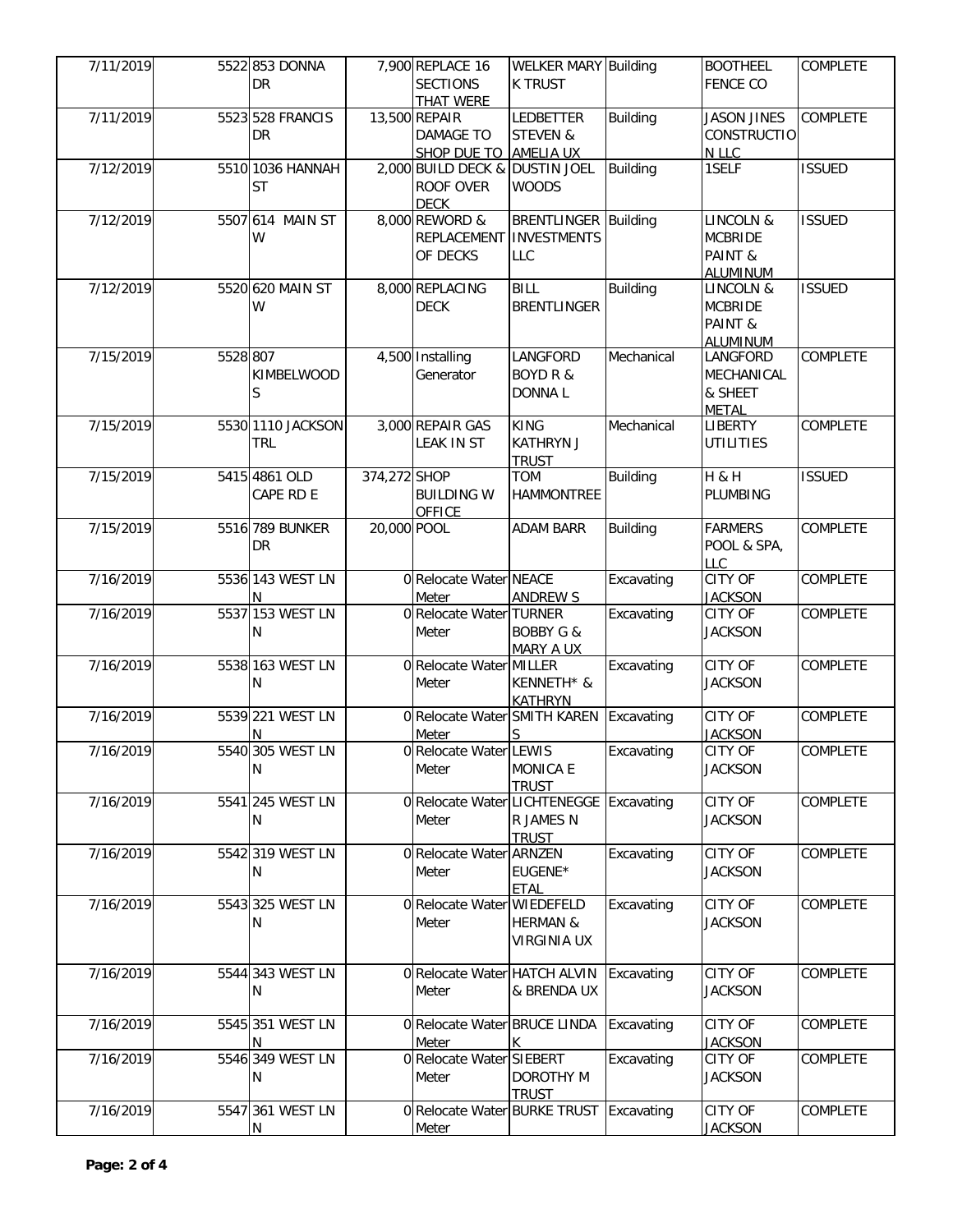| 7/16/2019 |          | 5531 1115 LAMAR                              |            | 0 Relocate Water JACOBS                                            |                                                                | Excavating      | <b>CITY OF</b>                                              | COMPLETE        |
|-----------|----------|----------------------------------------------|------------|--------------------------------------------------------------------|----------------------------------------------------------------|-----------------|-------------------------------------------------------------|-----------------|
|           |          | <b>ST</b>                                    |            | Meter                                                              | <b>SHARON LEA</b>                                              |                 | <b>JACKSON</b>                                              |                 |
| 7/16/2019 |          | 5532 211 N<br><b>RUSSELL AVE</b>             |            | 0 Relocate Water HARBOUR<br>Meter                                  | PORTFOLIO VI<br>LP                                             | Excavating      | CITY OF<br><b>JACKSON</b>                                   | COMPLETE        |
| 7/16/2019 |          | 5533 219 S<br><b>BELLEVUE ST</b>             |            | 0 Relocate Water TRUAX<br>Meter                                    | <b>RODNEY E &amp;</b><br>LILLIE SUE UX                         | Excavating      | CITY OF<br><b>JACKSON</b>                                   | COMPLETE        |
| 7/16/2019 |          | 5534 313 CHERRY<br><b>ST</b>                 |            | 0 Relocate Water GOZA FRANK<br>Meter                               | M & PATSY A                                                    | Excavating      | <b>CITY OF</b><br><b>JACKSON</b>                            | <b>COMPLETE</b> |
| 7/17/2019 |          | 5503 5211 JUDEN<br><b>BROOK WAY</b>          |            | 134,200 New Sing Fam<br>Res                                        | <b>RAMSEY</b><br><b>BRANCH LLC</b>                             | Building        | J PARK LLC                                                  | <b>ISSUED</b>   |
| 7/17/2019 |          | 5504 5435<br><b>FLATROCK</b>                 |            | 166,245 New Sing Fam RAMSEY<br>Res                                 | <b>BRANCH LLC</b>                                              | <b>Building</b> | J PARK LLC                                                  | <b>ISSUED</b>   |
| 7/18/2019 |          | 5526 2114 E<br><b>JACKSON</b><br><b>BLVD</b> |            | 20,000 TENANT<br><b>BUILD-OUT OF DEVELOPMEN</b><br><b>NEW NAIL</b> | <b>DURANGO</b><br><b>TS</b>                                    | <b>Building</b> | 1SELF                                                       | <b>COMPLETE</b> |
| 7/19/2019 |          | 5527 1558<br>ORCHARD                         | 2,500 SIGN |                                                                    |                                                                | Sign            | <b>SIGN ART</b><br>STUDIO /<br><b>NANCY</b><br>COLLIER      | <b>ISSUED</b>   |
| 7/19/2019 |          | 5549 1329<br><b>GREENWAY</b><br>DR           |            | 800 WATER LINE<br>REPLACEMENT THOMAS A &                           | LUDWIG<br>CHRISTINA                                            | Plumbing        | <b>OBERMANN</b><br><b>HEATING &amp;</b><br>PLUMBING LLC     | <b>COMPLETE</b> |
| 7/19/2019 | 5524 620 | <b>PARKVIEW ST</b>                           |            | 7,500 FENCE<br><b>INSTALL</b>                                      | SARAH J<br><b>ESTES</b>                                        | <b>Building</b> | <b>MUELLER</b><br><b>FENCING &amp;</b><br>SUPPLY, LLC       | <b>ISSUED</b>   |
| 7/22/2019 |          | 5525 2988<br>BAINBRIDGE<br><b>RD</b>         |            | 17,000 REBUILD<br><b>DECK</b>                                      | <b>THOMPSON</b><br>JOHN N &<br><b>MARCIA A</b><br><b>TRUST</b> | <b>Building</b> | <b>KOERBER</b><br><b>CONSTRUCTIO</b><br>N                   | COMPLETE        |
| 7/22/2019 |          | 5519 2215<br>SHANNON CT                      |            | 3,900 NEW SIDE<br>DRIVE 60'X10' RICHARD                            | CONAWAY                                                        | <b>Building</b> | <b>THIELE</b><br>CONCRETE<br><b>FINISHING</b><br><b>INC</b> | <b>ISSUED</b>   |
| 7/22/2019 |          | 5552 506 W MAIN<br><b>ST</b>                 |            | 0 Emergency<br>Repair Water                                        |                                                                | Excavating      | <b>CITY OF</b><br><b>JACKSON</b>                            | <b>COMPLETE</b> |
| 7/22/2019 |          | 5555 225 S WEST<br><b>LN</b>                 |            | <b>OCHANGE OUT SANDER</b><br><b>FIRE</b><br><b>HYDRANT</b>         | DAVID &<br>ERICA UX                                            | Excavating      | <b>CITY OF</b><br><b>JACKSON</b>                            | <b>COMPLETE</b> |
| 7/22/2019 |          | 5556 1256<br>DECLARATION                     |            | 0 INSTALL<br><b>WATER METER Electric LLC</b>                       | Southeast                                                      | Excavating      | <b>CITY OF</b><br><b>JACKSON</b>                            | COMPLETE        |
| 7/23/2019 |          | 5558 848 AUGUST<br><b>ST</b>                 |            | 0 INSTALLED<br>LARGE                                               | <b>ROLLINS</b><br><b>STACEY L</b>                              | Violation       |                                                             |                 |
| 7/23/2019 |          | 5553 2245 Old Toll<br>Rd                     |            | 1,669 Remove and<br>replace 16' x 5'<br>of concrete<br>sidewalk    | <b>Blue Sky</b><br>Community<br>Service                        | <b>Building</b> | <b>THIELE</b><br>CONCRETE<br><b>FINISHING</b><br><b>INC</b> | <b>ISSUED</b>   |
| 7/24/2019 |          | 5559 2705 HILLTOP<br>DR                      |            | 1,000 CHANGING<br><b>ELEC PANEL</b>                                | <b>CLIFTON</b><br><b>ROBERT L &amp;</b><br>JOYCE A             | Electrical      | <b>RANDY KING</b><br><b>ELECTRIC</b>                        | COMPLETE        |
| 7/24/2019 |          | 5560 1678<br><b>MOHAWK</b>                   |            | 100 SECURING<br><b>METER BASE</b>                                  | VY PHAM / TJ<br><b>TRUONG</b>                                  | Electrical      | HEARTLAND<br>ELECTRIC /<br><b>ART LAWSON</b>                | COMPLETE        |
| 7/26/2019 |          | 5563 421 DONALD<br><b>ST</b>                 |            | 500 INSTALLING<br><b>ELEC-HOUSE</b><br><b>FIRE</b>                 | <b>GABLE JOHN R Electrical</b><br>& ROSEMARY                   |                 | 1SELF                                                       | <b>ISSUED</b>   |
| 7/26/2019 |          | 5554 809 CANYON<br>TRAIL                     |            | 10,000 Finish part of<br>basement                                  | RICHARD<br><b>ELLIOTT</b>                                      | <b>Building</b> | 1SELF                                                       | <b>ISSUED</b>   |